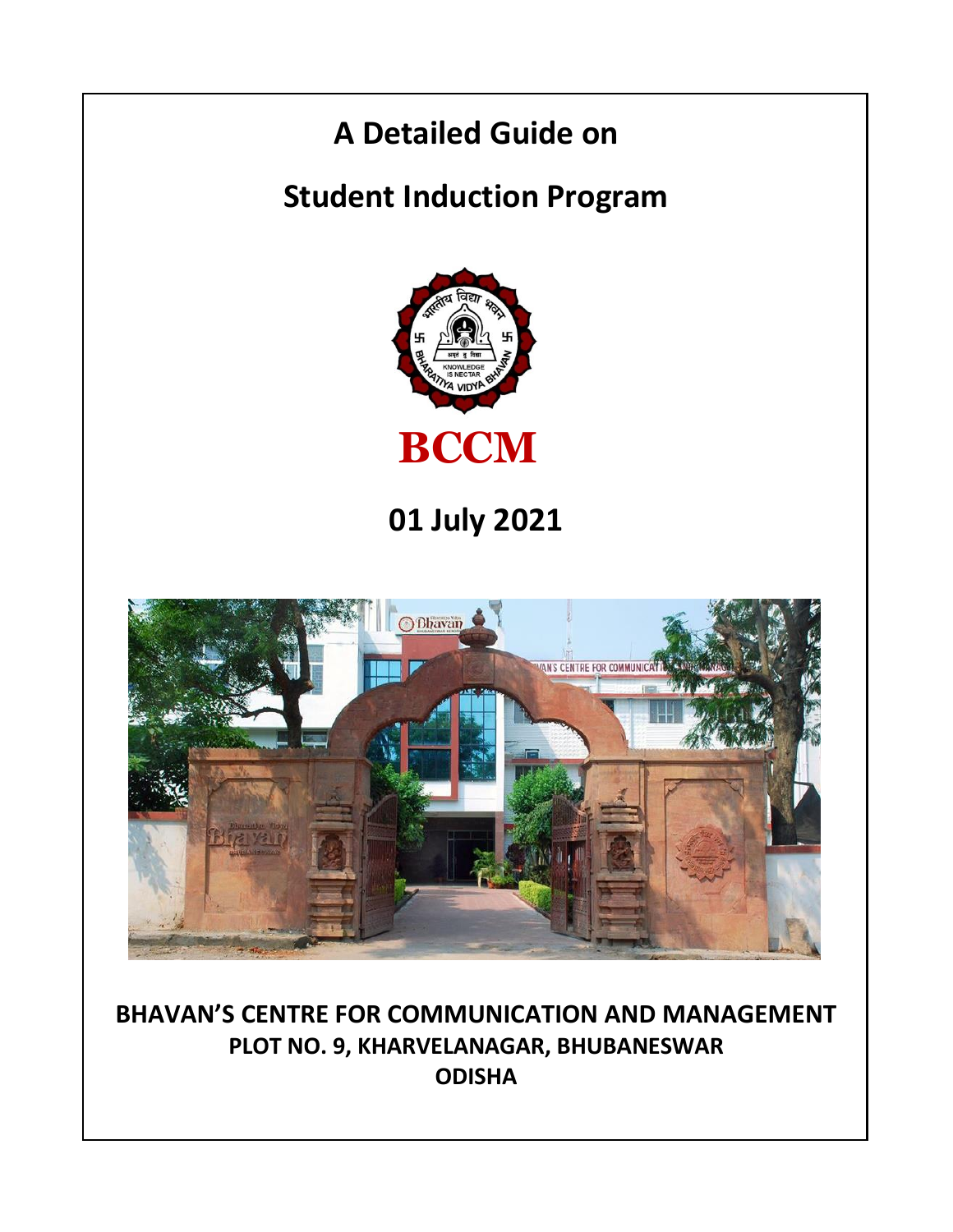### **INTRODUCTION**

BHAVAN'S CENTRE FOR COMMUNICATION AND MANAGEMENT (BCCM), Bhubaneswar was established to train PGDM students to have a holistic outlook towards life, and have a desire to work for national needs and beyond. The students must have excellent knowledge and skills in the area of their study and also have broad understanding of society and relationships.

### **EXTENDING A HELPING HAND**

BCCM extends a multi-pronged approach in which, one will have to work closely with the newly joined students in making them feel comfortable, allow them to explore their academic interests and activities, reduce competition and make them work for excellence, promote bonding within them, build relations between teachers and students, give a broader view of life, and build character.

Transition from school to university/college life is one of the most challenging events in a student's life. BCCM considers this as an important task, therefore, a team (Team-SIP) welcomes the new students to higher education and prepare them for their new role. Student Induction Program (SIP) is designed to help in the whole process, and as something more than the mere orientation program.

## **STUDENT INDUCTION PROGRAM - PURPOSE &CONCEPT**

Purpose of the Student Induction Program is to help new students adjust and feel comfortable in the new environment, inculcate in them the ethos and culture of the institution, help them build bonds with other students and faculty members, and expose them to a sense of larger purpose and self-exploration.

It is a well-planned event to educate the new entrants about the environment of BCCM and connect them with the people in it. Student Induction Program engages with the new students as soon as they come into the institution, regular classes start only after that. At the start of the induction, the new entrants learn about the institutional policies, process, practices, culture and values and their mentor groups are formed.

The different activities including daily activities planned are as follows:

- Physical Activity
- Foundation Course
- Public Speaking Course
- Mentoring & Universal Human Values
- Familiarization with College, Dept./Branch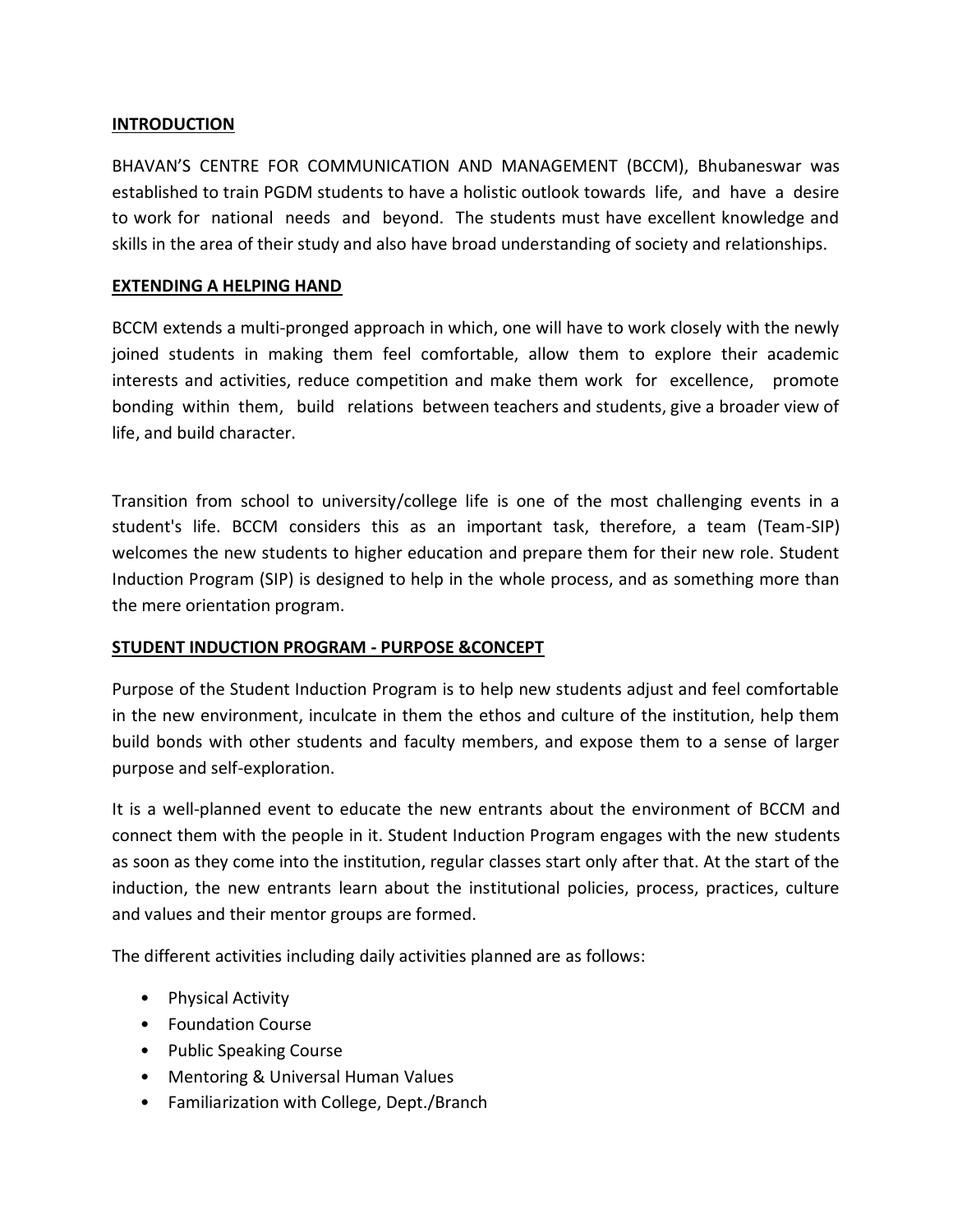- Literary Activity
- Proficiency Modules
- Lectures & Workshops by Eminent People
- Visits in Local Area
- Extra Curricular Activities in College
- Feedback and Report on the Program.

There will be a 3-week long induction program for the students entering the institution, right at the start. Normal classes start only after the induction program is over. Its purpose is to make the students feel comfortable in their new environment, open them up, set a healthy daily routine, create bonding in the batch as well as between faculty and students, develop awareness, sensitivity and understanding of the self, people around them, society at large, and nature.

# **DAILY ACTIVITY**

## **Physical Activity**

This would involve a daily routine of physical activity with games and sports with suitable times according to the local climate, each student should pick one game and learn it for the duration of the induction program and hopefully, continue with it later.

## **Foundation & Public Speaking Course.**

BCCM emphasizes on the foundation and public speaking course to the newly admitted students.

## **Mentoring and Universal Human Values**

BCCM emphasizes this. as, Mentoring .and connecting the students with faculty Members is the most important part of student induction.

Mentoring takes place in the context and setting of Universal Human Values. It gets the student to explore oneself and experience the joy of learning, prepares one to stand up to peer pressure and take decisions with courage, be aware of relationship and be sensitive to others, understand the role of money in life and experience the feeling of prosperity. Need for character building has been underlined by many thinkers, universal human values provide the base.

Methodology of teaching this content is extremely important. It is best taught through group discussions and real-life activities rather than lecturing.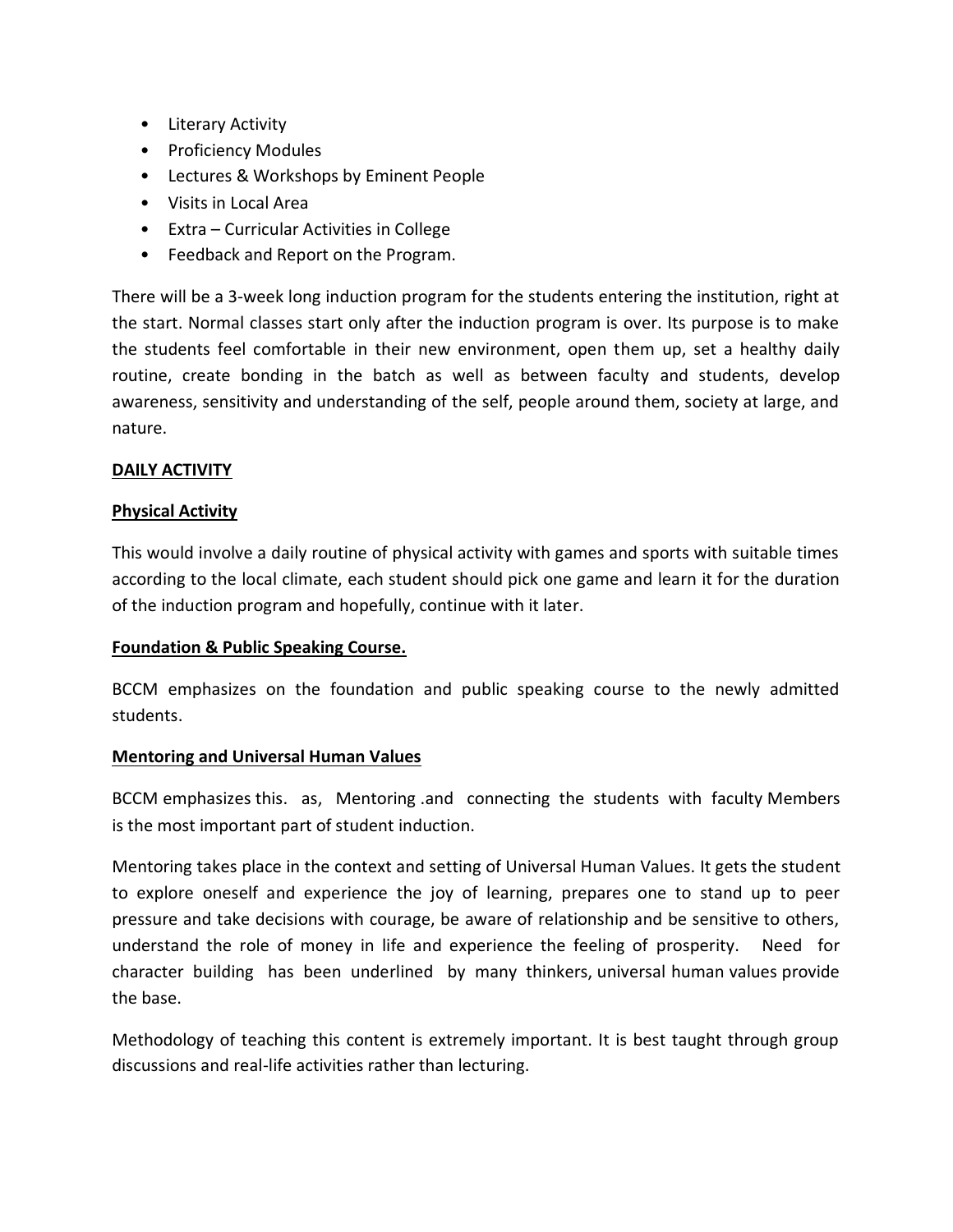### **OTHER ACTIVITY**

### **Familiarization with College, Department/Branch**

The incoming students should be told about the credit and grading system, and about the examinations. They should also be taken on a tour of the college and shown important points such as library, canteen, and other facilities. They should also be shown the laboratories, workshops and other facilities.

They should be shown their department, and told what it means to get into the branch or department. Describe what role the technology related to their department plays in society, and after graduation what role the student would play in society as an engineer in that branch.

A lecture by an alumnus of the Dept. would be very helpful in this regard.

### **Literary Activity**

Literary activity would encompass reading a book, writing a summary, debating, enacting a play etc.

### **Proficiency Modules**

We hope that problems arising due to lack of English skills, Mathematics and Commerce skill, wherein students start lagging behind or failing in several subjects, for no fault of theirs, would, hopefully, become a thing of the past. These should run like crash courses, so that when normal courses start after the induction program, the student has overcome the lacunas substantially.

## **Lectures & Workshops by Eminent People**

Lectures by eminent people should be organized. It would give the students exposure to people who are eminent, in industry or engineering, in social service, or in public life. Alumni could be invited as well.

Motivational lectures about life, mediation, etc by Brahma Kumari, Art of Living etc. should be organized.

## **Visits in Local Area**

A couple of visits to the local landmarks including historical monuments should be organized. Visits should also be organized to a hospital, orphanage or a village. These would expose them to people in suffering or to different lifestyles. This might also sensitize them to engineering needs in these areas.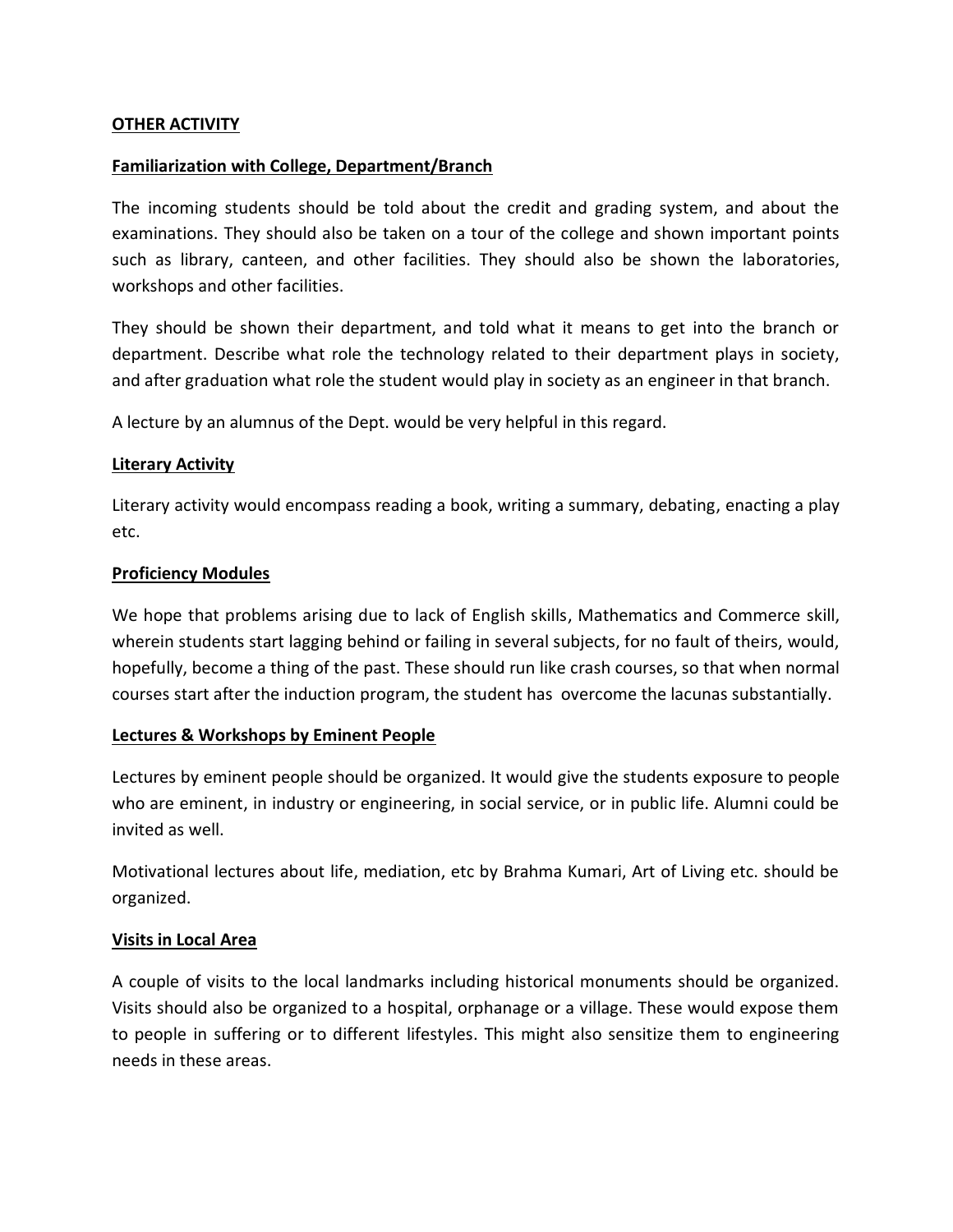# **Extra-Curricular Activities in College**

The new students should be introduced to the extra-curricular activities at the college. They should be shown the facilities and informed about activities related to different clubs etc.

# **Feedback and Report on the Program**

On the concluding day, feedback and report on the program has been taken.

# **SCHEDULE**

The actives dun g the Student induction Program would have an Initial Phase, a Regular Phase and a closing phase. The initial and Closing Phases would be two days each.

# **Initial Phase**

| <b>DAY</b> | <b>ACTIVITY</b>                                                |
|------------|----------------------------------------------------------------|
| Day 0      | Arrival of New Entrants - Hostel allotment                     |
| Day 1      | <b>Academic Registration</b>                                   |
| Day 2      | Dean Address<br>Interaction with Parents by the Dean           |
|            | Mentor - Mentee Group formation<br>Visit to respective Classes |

It serves to welcome the new students along with their parents and also provide space for telling the new students about the college, and their academic and student life.

# **Regular Phase: (Day 3 onwards)**

In this phase, there would be regular sessions conducted every day. Some of the activities are on a daily basis, while some others are at specified periods within the Induction Program.

| <b>Activity</b>                          | <b>Remarks</b>              |
|------------------------------------------|-----------------------------|
| <b>Morning Session</b>                   | Universal Human Values      |
|                                          | Art of Living               |
| Afternoon Session                        |                             |
| Familiarization with College, Branch and | 3 Days                      |
| other facilities                         |                             |
| Lectures / Workshop by Eminent People    | 3-5 Lectures (as scheduled) |
| Literary (Talking / Play / Book Reading/ | 3 Days                      |
| Lecture)                                 |                             |
| <b>Proficiency Modules</b>               | Daily                       |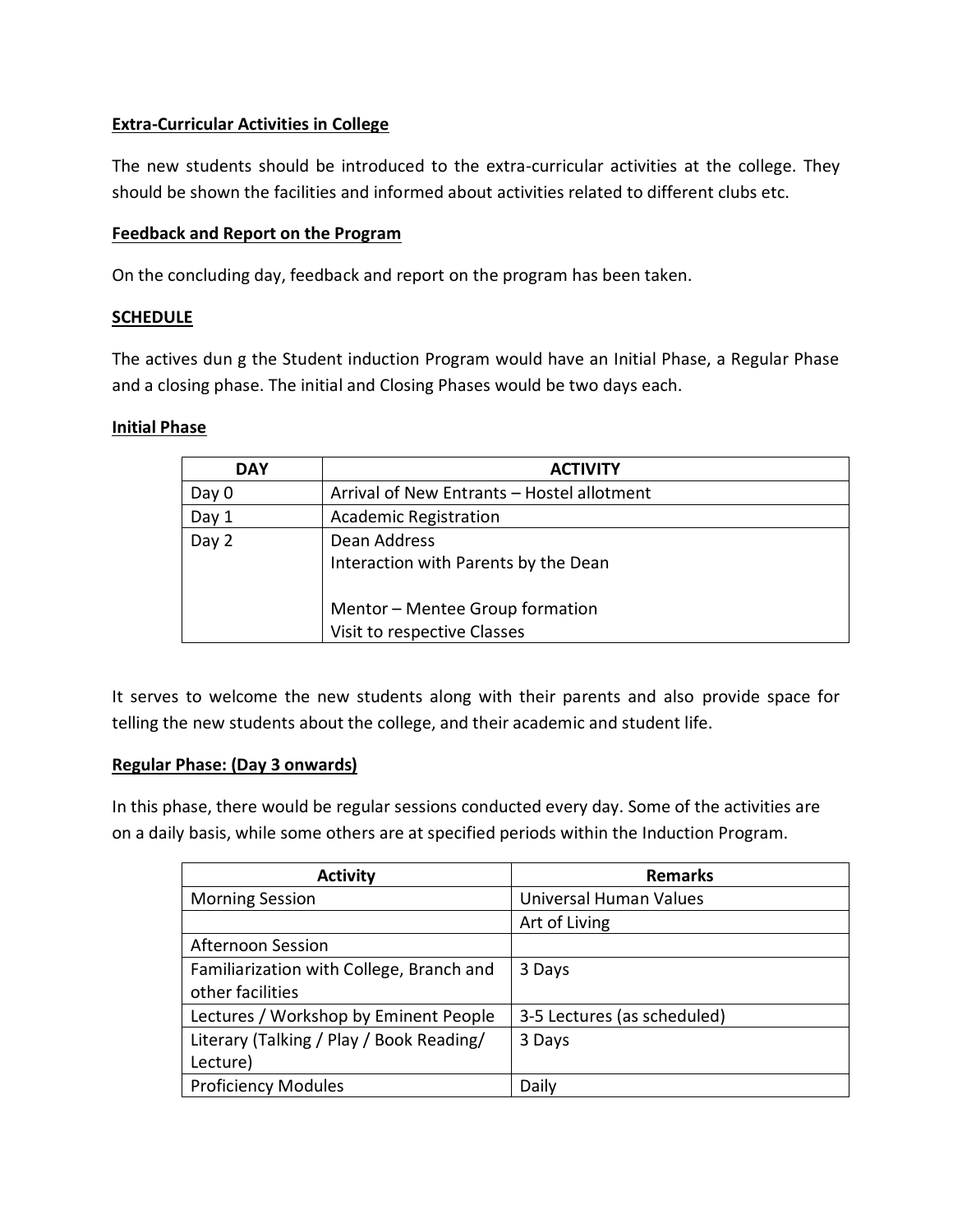| Extra – Curricular Activities in College | 2 Days (Preferable 2 <sup>nd</sup> Week) |
|------------------------------------------|------------------------------------------|
| Mentor - Mentee interaction              | As Scheduled                             |
| Feed back / Report                       | On Second last day                       |

## **Closing Phase**

| <b>DAY</b> | <b>ACTIVITY</b>                                                 |
|------------|-----------------------------------------------------------------|
|            | Second Last Day   Discussion / Lecture / Meeting among students |
|            | Lecture / Presentation of Report                                |
| Last Day   | Tests of Universal Human Values (as planned by college)         |

### **FOLLOW UP AFTER CLOSURE**

The groups which are formed should function as mentor-mentee network. A student should feel free to approach his faculty mentor or the student guide, when facing any kind of problem, whether academic or financial or psychological etc.

#### **Follow Up same semester and subsequent semesters**

It is suggested that the group meet with their faculty mentors once a month, within the Semester. This should be scheduled meeting shown in the timetable. It is also extremely important that continuity be maintained in subsequent semesters.

#### **ORGANIZING THE STUDENT INDUCTION PROGRAM**

#### **Preparing for the Conduct of the Program**

- a) Constitution of Induction Committee chaired by Principal and convened by Dean /Vice Principal/designated Senior Faculty member which will prepare the total plan of the program in consultation with Chairman, Sr. Director (Admn. & Finance), Warden Hostels, Administrative Officer, Facility Manager to facilitate, monitor and coordinate the entire program.
- b) Appointment of UFV Coordinator to ensure smooth running of UHVs and group discussions.
- c) New students be informed that the Induction is mandatory non-credit course for which a certificate will be issued by the institution.
- d) Ensure compulsory participation by the involved teachers and other partners (Important functionaries, Faculty mentors, selected senior students (student guides), Selected alumni, Invited distinguished people).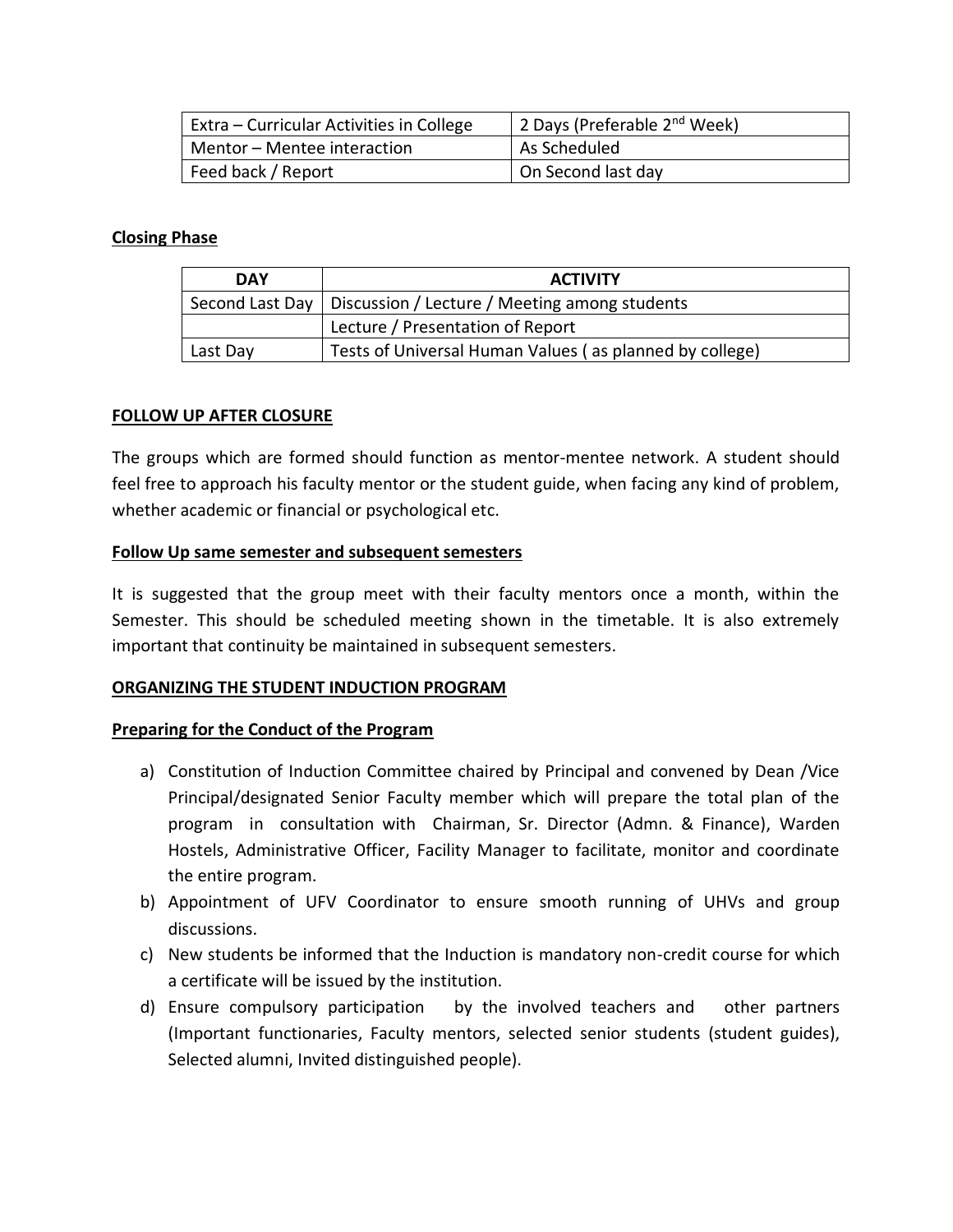# **Organizing the Daily Activities**

For each of the activities below, a faculty member be given the responsibility for its organization, conduct and monitoring.

# **Physical Activity**

- a) The incoming students must be divided into batches of 20 students maximum, and a qualified coach in physical education should be attached to each batch. Institute may employ part time coaches for this purpose for the duration of the Induction Program.
- b) The list of available games, sport or physical activities should be announced on Day 1 when the new students arrive. They should be asked to fill their choice and the game or sport be allotted to them as per their preference.

## **Foundation Course**

As students come from diverse background of Arts, Science, Pharmacy, Nursing, Commerce, and Engineering etc. Courses on Accounting, Mathematics, Economics, Management, IT, Public Speaking are offered to make them at par and bring them to a common level of understand before starting of the Credit courses.

### **Public Speaking Course**

Besides, students are trained in communication skill for better public speaking abilities.

## **Mentoring and Universal Human Values**

The UHV Coordinator should nominate faculty mentors for the activity. Also lecture classes on ancient Indian History taught and a examination is recommended. The question paper shared to the students and they have to write it at home and submit.

## **Organizing the Other Activities**

For each of the activities below, a faculty member be given the responsibility for its organization, conduct and monitoring.

## **Familiarization with College, Department/Branch**

The Head of the department and other associated faculty should address the new students right on Day 2 or so. Arrangements should be made about the meeting/gathering. The parents of the students should also be welcomed if they accompany their ward.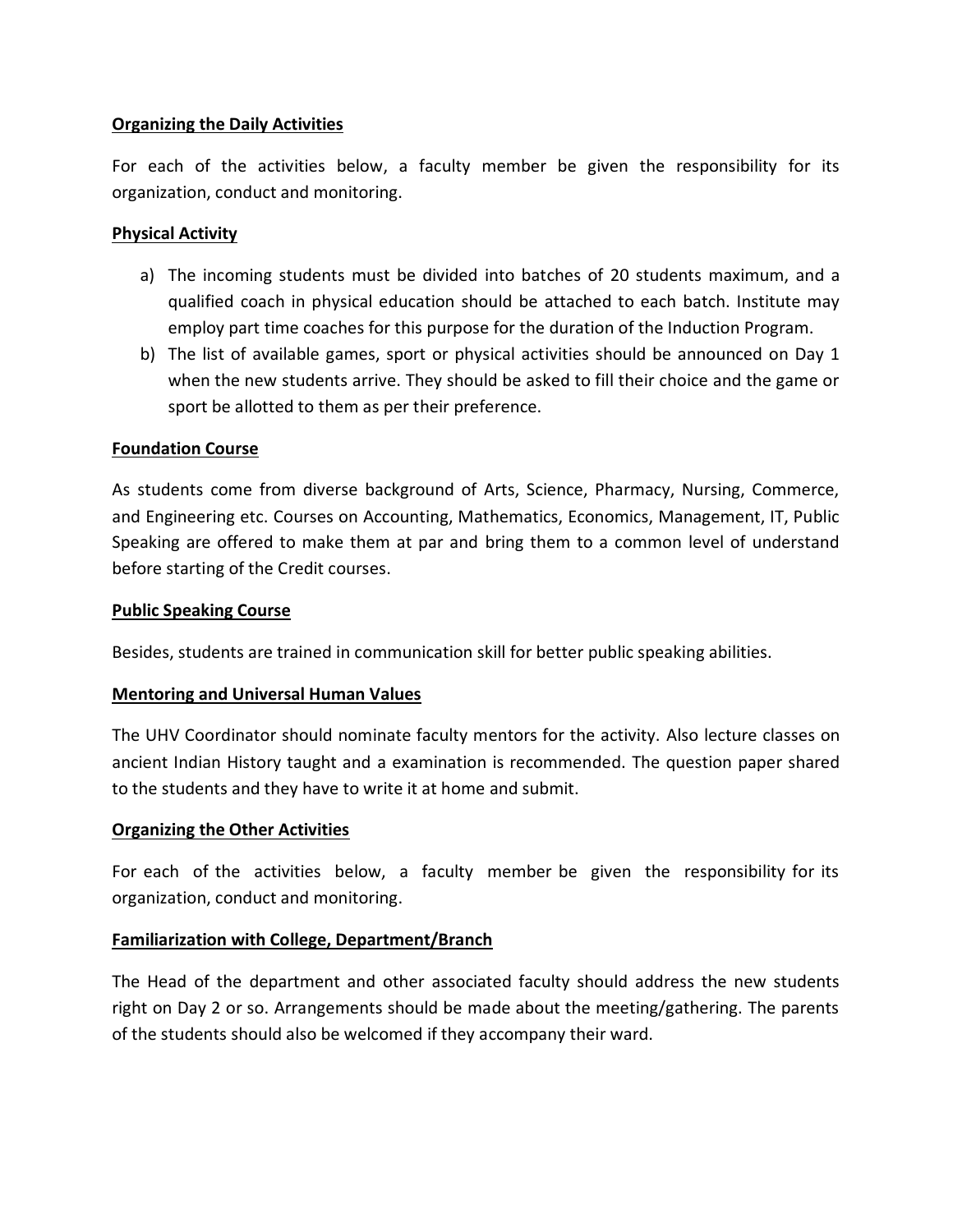## **Literary Activity**

A faculty member interested in literary activity should be assigned for organizing the activity. A list of books which are interesting and educational should be prepared beforehand. Students should be assigned a book or other smaller reading material. They should be asked to read and write a critical summary. They should present their summary in front of their group. Similarly, debating and public speaking activity could also be undertaken.

# **Proficiency Modules**

For English, a diagnostic test should be conducted on Day 2 itself. Before the test, the students should be informed that the test would not affect their grades, branch change, or any aspect of their admission, placement, study, etc. Purpose of. the test is to provide help to those students who need help in English.

# **Lectures & Workshops by Eminent People**

Eminent people from all walks of life may be invited to deliver lectures, namely, from industry, academia, social science (authors, historians), social work, civil society, alumni etc. be identified and invited to come and address the new students. Motivational lectures and workshops about life, meditation, etc. by Brahma Kumari, Art of Living, Vivekanand Kendra's, etc. may be organized.

## **Visits in Local Area**

Visit to a local heritage site or a local landmark should be organized. Necessary arrangements would have to be made for arranging buses, guides, and food etc. Besides the above, a visit may also be organized to a village, an orphanage, etc. The purpose of such a visit would be social awareness.

## **Extra-Curricular Activities in College**

They are organized by student councils and clubs. The extra-curricular activities going on in the college should be presented to the new students under the guidance of PIC, Club and Committee for such activity. The new students should be informed about how they can join the activities. Related facilities should be described to them.